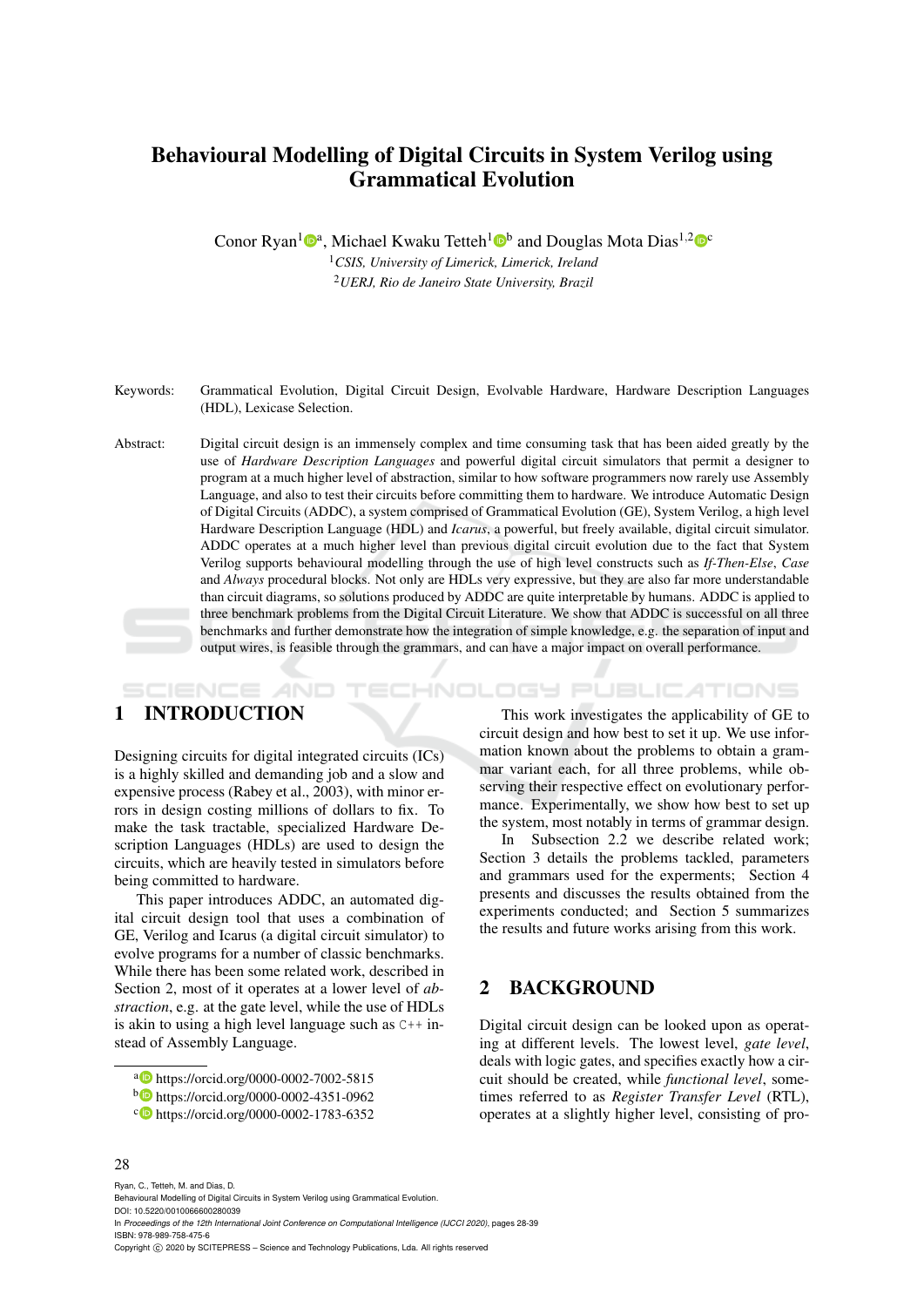grams made up of instructions that can directly be translated into gate level. The highest level is *behavioural*; this consists of programs written in Hardware Description Languages (HDLs), such as Verilog/System Verilog and VHDL, although many more exist. These programs mimic the desired functionality of the hardware, although, perhaps surprisingly, not all behavioural programs are *synthesizable*, meaning that they cannot be realized in hardware.

Most modern complex digital circuits are constructed using some form of HDL, and are then subject to numerous simulation and testing steps to ensure that not only is the circuit functionally correct, but also that it is indeed synthesizable. There are many powerful tools, such as Quartus (Intel/Altera) and Vivado (Xilinx), that are used by design experts to perform various tests on their programs before committing them to hardware.

Computer Aided Design (CAD) for circuits employs these sorts of tools in an iterative way, as shown in Figure 1, where designers repeatedly perform functional simulations to ensure that their circuit works as intended, before moving to the synthesis phase, in which they ensure that the circuit is fully synthesizable. The reasons why a circuit may not be synthesizable vary from timing issues (components may simply be too far from each other and thus introduce some unexpected delays) to *fitting* issues (it may not be possible to create this particular circuit given the real estate available), amongst others.

Key to any digital circuit design is the creation of a *testbench*. A testbench is analogous to a regression test in software programming, as it essentially contains a set of test cases, although testbenches typically contain extra code to actually run the circuit under test on the various test cases.



Figure 1: The standard CAD flow for digital circuit design.

## 2.1 Evolvable Hardware

Evolvable Hardware (EHW) is a field that deals with the application of evolutionary algorithms (EAs) to electronic circuit design. It is comprised of two major areas based on its application—adaptive hardware (a.k.a. Darwin Machine (de Garis, 1993)) and circuit synthesis (Yao and Higuchi, 1999). With adaptive hardware, hardware is equipped to autonomously adapt or reconfigure its architecture as it interacts with its environment, while, with circuit synthesis, behavioural requirements are known upfront. The circuit is evolved and tested using simulators similar to those noted above, before being committed to hardware; this is referred to as *extrinsic* evolution in EHW (de Garis, 1994). Other modes of evolution are *intrinsic* and *mixtrinsic*. In intrinsic evolution, candidate circuits are directly simulated on a target hardware such as Field Programmable Gate Arrays (FPGAs) (Thompson, 1997), while mixtrinsic evolution is a combination of both intrinsic and extrinsic evolution for simulating the evolved circuits—thus a population is divided in two, with each half evaluated with one of the evaluation modes, but not on both (Stoica et al., 2000).

## 2.2 Related Work

EAs have been applied to circuit design, both in the analog and digital circuits design domains. However, as the focus of this work is in the digital circuit domain, we restrict our review to such circuits. Most studies carried out in EHW applied to circuit synthesis have operated at the gate and functional level evolution. For example, Cartesian GP (CGP) (Miller and Thomson, 2000), a GP variant, has been used extensively to evolve digital circuits at both gate and functional level. CGP uses directed acyclic graphs as the program encoding structure instead of trees (Miller and Thomson, 2000). A CGP genotype consist of different kinds of genes: a *function* gene which holds an address to a function in a lookup table that a node in the graph must perform, *connection* genes that encode addresses of where a node can take its inputs from, which is usually in a feedforward manner (Miller and Thomson, 2000), and *output* genes which hold addresses of nodes where outputs of the program can be retrieved. This representation makes CGP ideal for low level simulation, and usually the output form of the final circuit design's phenotype is obtained or specified in boolean logic form. At the gate level, CGP has been applied successfully in evolving numerous digital circuits such as seven segment display, adders and multipliers of varying input sizes (Sekanina et al., 2011).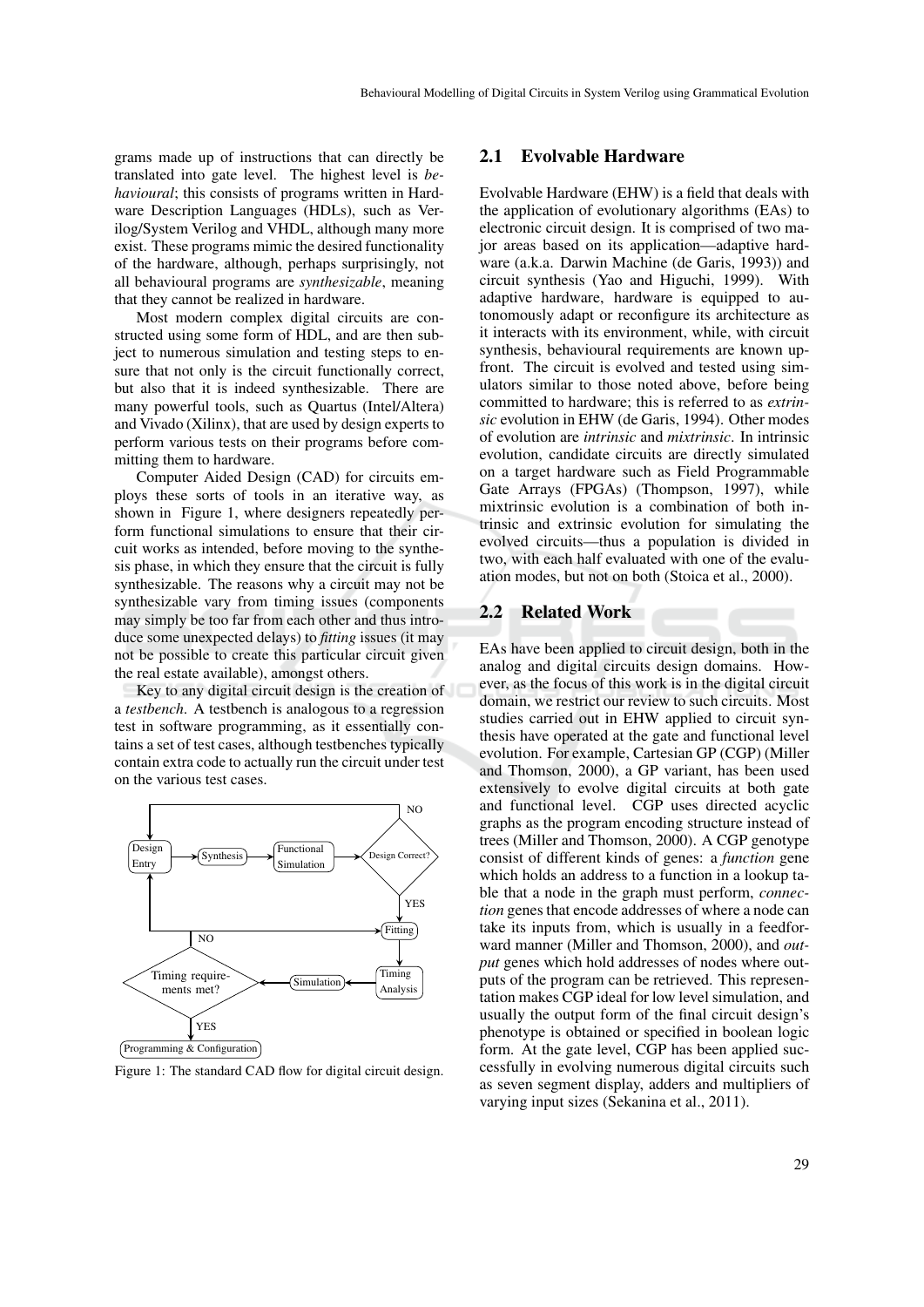GE has also been used to evolve circuits such as one-bit adder, d-latch at the gate level (Cullen, 2008) using Verilog. However, gate-level evolution is that it is less likely to scale to highly complex circuits from scratch (Vassilev and Miller, 2000). In response to issues of scalability inherent in gate level evolution, Murakawa et al. proposed functional level evolution, which uses higher level functions such as multiplexers, adders, subtractors instead of primitive gates (Murakawa et al., 1996) to help reduce the search space. Similarly, Vassilev and Miller evolved a 3-bit multiplier using only binary multipexers (Vassilev and Miller, 2000). 9- and 25-Median approximate circuits have also been designed at the functional (Vasicek and Sekanina, 2015). We address the scalability concern by performing circuit evolution at a more abstract level —behavioural modelling, where focus is placed on describing the behaviour of the circuit.

The *Production Genetic Algorithm* (PGA), is a GA augmented with a rewriting system which uses a grammar to design digital circuits (Mizoguchi et al., 1994). The chromosome of an individual dictates the production rule to be used during the mapping process. Using Structured Function Description Language (SFL) as the HDL, PGA was applied to design a circuit for an ant to follow the John Muir Trail.

## 2.3 Higher Abstraction Levels

Higher abstraction levels (e.g RTL) are much more capable of evolving or finding solutions to complex circuits quicker but do not necessary guarantee more optimized designs when synthesized to lower levels (gate or transistor level) which is the normal process prior to the actual fabrication of any digital circuit (Gajda and Sekanina, 2007). Karpuzcu evolved a 1–bit full adder using an RTL grammar (Karpuzcu, 2005). Using a population size of 200, a termination criterion of a 100,000 fitness evaluations and 35 experimental runs found just two optimal solutions. These runs took 50,369 and 19,772 fitness evaluations respectively. We evolved the 1–bit full adder using the same grammar in (Karpuzcu, 2005), same population size (200) but opted for 200 generations as the termination criterion (thus 40,000 maximum evaluations). We obtained 8 optimal solutions out of 30 runs after 23 generations on average(thus 4,600 fitness evaluations). However, we do not include these results in this paper as 1–bit full adder is trivial (increasing the population size resulted in more successful runs) and the grammar design did not exploit System Verilog's behavioural constructs enough.

Cullen, on the other hand, specified the grammar

at the gate level (Cullen, 2008). As the maximum number of gates and wires needed per circuit design cannot be determined due to nature of genetic algorithms, these variables cannot be added to the grammar prior to the experimental runs. As a result, a post-processing technique for declaration and usage of unique wires and gate instances was designed and referred to as a DEFINE/USE pair (Cullen, 2008).

#### 2.4 Grammatical Evolution

GE evolves programs in any arbitrary language using grammars, either Backus Naur Form (BNF) or Attribute Grammars (AG), and has been applied to many domains such as bio-informatics, engineering and architecture (Ryan et al., 2018). Digital circuit design hasn't received much attention from GE and, as noted above, most previous EC work was at the gate level, but the use of HDLs and the good availability of powerful simulators suggests that it could be an ideal target.

GE operates by using a mapper that takes a genotype and a valid context grammar defined for a problem as inputs. The genotype consists of a sequence of codons; usually each codon is an integer equivalent of an 8–bit binary string decoded from a binary string genome. Each rule begins with a non-terminal and has a number of productions which expand into other non-terminals or terminals. The modulo rule is usually used for production rule selection (O'Neill and Ryan, 2001). A valid phenotype is obtained if all non-terminals have been fully expanded to terminals, in which case a syntactically correct program or program fragment in the target language has been derived.

## 3 EXPERIMENTAL DESIGN

The main driver for the design of digital circuits in this work is GE, with Icarus Verilog (Williams and Baxter, 2002). We use LibGE, an open source *C++*

Table 1: Experimental Run Parameters.

| Parameter Type    | Parameter Value                  |
|-------------------|----------------------------------|
| Initialization    | Sensible Initialization          |
| No of generations | 200                              |
| Mutation rate     | 0.01                             |
| Crossover rate    | 0.8                              |
| Replacement rate  | 0.5                              |
| No of runs        | 30                               |
| Population        | 2,000                            |
| Selection         | <b>Lexicase Parent Selection</b> |
|                   |                                  |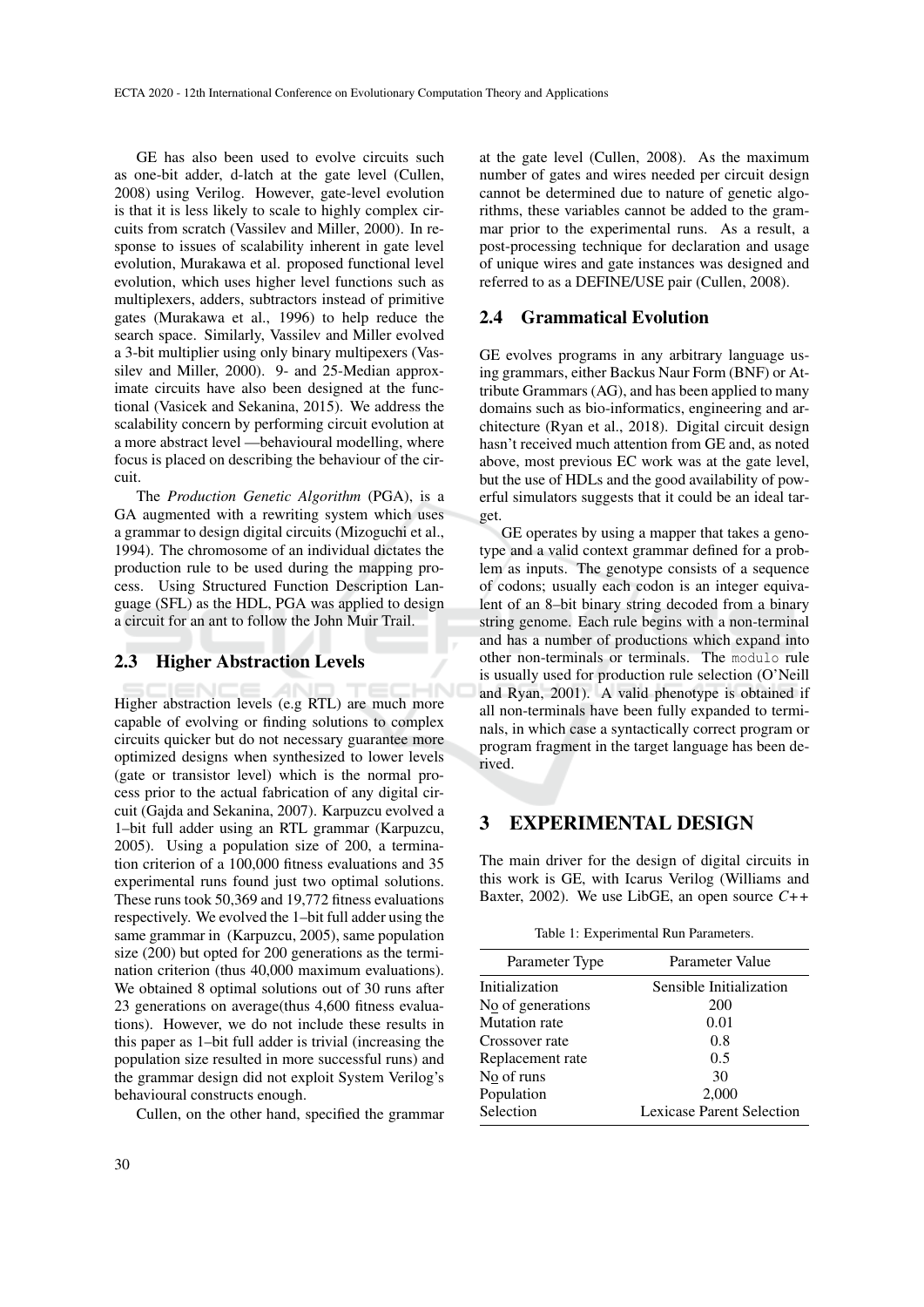

Figure 2: GE circuit design process.

Table 2: Number of Testcases Used for each problem.

| Problem                    | Number of<br><b>Testcases</b> |
|----------------------------|-------------------------------|
| 11-Multiplexer             | 2.048                         |
| Seven Segment Display      | 16                            |
| Hamming Code (7,4) Decoder | 128                           |

implementation of Grammatical Evolution (Nicolau and Slattery, 2006) while Icarus Verilog is a lightweight and open source simulator, used for simulating the circuits. Thus, all circuits are evolved extrinsically using Icarus Verilog and testbenches designed based on the truth tables for all three problems described below. These testbenches are used by the simulator to simulate the evolved circuits to test for their correctness. The fitness of a circuit is simply the sum of all the testcases successfully passed.

We use a population size of 2,000. The parent selection technique employed is Lexicase selection (Spector, 2012). Lexicase selection selects individuals as parents depending on how well they perform on a randomly shuffled set of testcases, with every selection requiring reshuffling of the testcases. This increases the probability of choosing individuals which, although might be relatively poor performers overall, solve cases that much of the rest of the population do not. The circuit design process is captured in Figure 2 , the parameters for the experiments are detailed in Table 1 and number of testcases used is shown in Table 2.

## 3.1 Differences between ADDC and Existing Work

The key difference between the work presented in this paper, ADDC, and existing work is the language used to represent the circuits. Virtually all other work, including those that employ HDLs, operate at the gate level. ADDC operates at a higher level and thus has

access to the feature rich language of Verilog. For example, common high level programming constructs such as Always, If, Case, Boolean operators and numeric constants are all standard in Verilog, but are not trivial to code at the gate level. Thus, for complex circuit designs, behavioural level modelling is preferable (Bryan Mealy, 2018) and generated circuits are intrepretable and maintainable by humans.

Furthermore, as demonstrated in Section 4, the use of a grammar permits us to impose simple constraints on the search space that dramatically improve the performance of the system. In this paper, we restrict these constraints to simple, commonsense, such as separating the input and output wires.

## 3.2 Problems

Our three problems and associated grammars are described below.

JBLICATIONS

#### 3.2.1 Multiplexer

A Multiplexer circuit switches data lines through a single line using address or select lines. The multiplexer problem has been addressed using GP (Kruse et al., 2013) and a classifer system (Fredivianus et al., 2010). The Multiplexer Grammar A in Figure 3 uses bitwise-and, bitwise-or, logical negation and ternary operator as the function set. The Multiplexer Grammar B in Figure 4 uses the ternary operator (a shortened form of if-else construct as the only functional construct, which we speculate to be adequate in solving the multiplexer problem. In both grammars, the data bits are distinguished from the address bits. This sort of constraint is straightforward to impose with GE, as it is simply a matter of modifying the grammar slightly (specifically, the  $\langle \exp r \rangle$  non-terminal), while in standard GP, this would be a more complex exercise as it is essentially introducing a new *type*,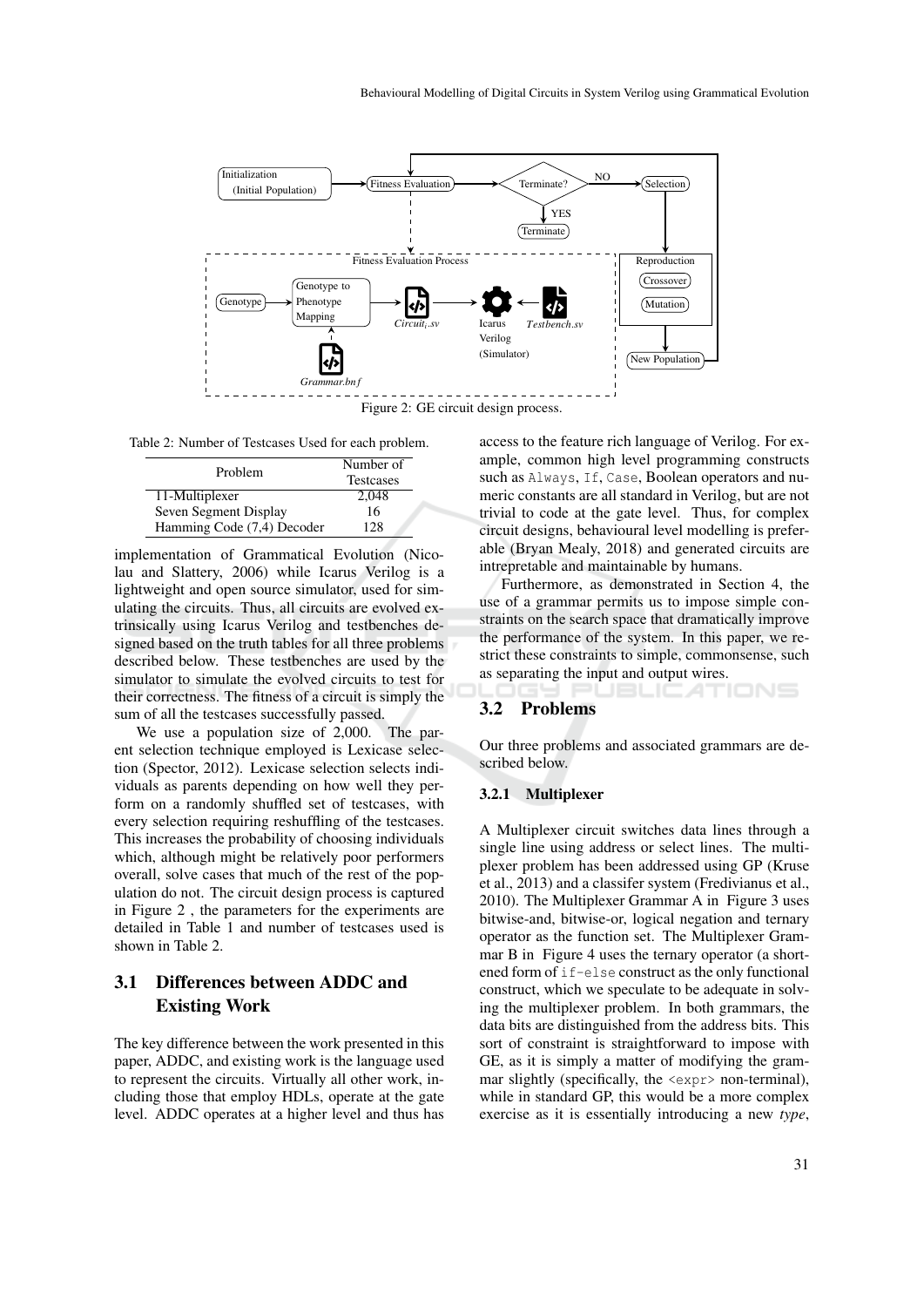| $\langle$ design-module $\rangle$ ::=           | $\langle$ begin-module $\rangle$ $\langle$ nextline $\rangle$ $\langle$ code-block $\rangle$<br>$\langle$ end-module $\rangle$ $\langle$ nextline $\rangle$ |  |
|-------------------------------------------------|-------------------------------------------------------------------------------------------------------------------------------------------------------------|--|
| $\langle \text{code-block} \rangle$ ::=         | $\langle$ always $\rangle$ $\langle$ statement $\rangle$                                                                                                    |  |
| $\langle$ always $\rangle$ :: $=$               | "always $\frac{\theta(x)}{\theta}$ " (nextline)                                                                                                             |  |
|                                                 | $\langle$ statement $\rangle$ ::= $\langle$ output $\rangle = \langle$ expr $\rangle$ ; $\langle$ nextline $\rangle$                                        |  |
|                                                 | $\langle \exp r \rangle$ ::= $(\langle \exp r \rangle \& \langle \exp r \rangle)   (\langle \exp r \rangle \cdot   \cdot   \cdot \langle \exp r \rangle)$   |  |
|                                                 | $ \cdot(\langle \text{expr} \rangle)$                                                                                                                       |  |
|                                                 | $\int (\langle address-bit \rangle? \langle expr \rangle" : "\langle expr \rangle)$                                                                         |  |
|                                                 | $\vert$ $\langle$ data-bit $\rangle$                                                                                                                        |  |
| $\langle$ output $\rangle$ ::= out              |                                                                                                                                                             |  |
|                                                 | $\langle \text{address-bit} \rangle$ ::= a0   a1   a2                                                                                                       |  |
|                                                 | $\langle data-bit \rangle$ ::= d0   d1   d2   d3   d4   d5   d6   d7                                                                                        |  |
| $\langle$ nextline $\rangle$ ::= " $\langle$ n" |                                                                                                                                                             |  |
| $\langle$ begin-module $\rangle$ ::=            | module "mux (output logic out, input                                                                                                                        |  |
|                                                 | logic a0, a1, a2, d0, d1, d2, d3,<br>d4, d5, d6, d7);"                                                                                                      |  |
| $\langle$ end-module $\rangle$ ::= end-module   |                                                                                                                                                             |  |

Figure 3: Multiplexer Grammar Version A; this grammar variant separates the address bits from the data bits and Uses the *bitwise and* (&), |, *ternary operator* ( *if* −*else*), *bitwise or* (|) and *logical negation* (!) operators in the grammar.

| $\langle$ design-module $\rangle$   | $\mathbf{m}$               | $\langle$ begin-module $\rangle$ $\langle$ nextline $\rangle$ $\langle$ code-block $\rangle$              |  |
|-------------------------------------|----------------------------|-----------------------------------------------------------------------------------------------------------|--|
|                                     |                            | $\langle$ nextline $\rangle$ $\langle$ end-module $\rangle$                                               |  |
| $\langle \text{code-block} \rangle$ | $\therefore$               | $\langle$ always $\rangle$ $\langle$ statement $\rangle$                                                  |  |
| $\langle$ always $\rangle$          | $\mathbf{m}$               | always $\frac{\theta(\star)}{\text{nextline}}$                                                            |  |
| $\langle$ statement $\rangle$       | $\mathbf{H} =$             | $\langle$ output $\rangle$ "=" $\langle$ expr $\rangle$ ; $\langle$ nextline $\rangle$                    |  |
| $\langle$ expr $\rangle$            | $::=$                      | $(\langle address-bit \rangle? \langle expr \rangle" : "\langle expr \rangle)   \langle data-bit \rangle$ |  |
| $\langle$ output $\rangle$          | $\mathbf{m}$               | out                                                                                                       |  |
| $\langle$ address-bit $\rangle$     | $\mathbf{r} = \mathbf{r}$  | $a0 \mid a1 \mid a2$                                                                                      |  |
| $\langle data-bit \rangle$          | $\mathbf{u} = -$           | $d0$   d1   d2   d3   d4   d5   d6   d7                                                                   |  |
| $\langle$ nextline $\rangle$        | $\mathbf{m}$               | $" \n\wedge n"$                                                                                           |  |
| $\langle$ begin-module $\rangle$    | $\mathbf{r} := \mathbf{r}$ | module "mux (output logic out, input                                                                      |  |
|                                     |                            | logic a0, a1, a2, d0, d1, d2, d3,                                                                         |  |
|                                     |                            | $d4, d5, d6, d7$ ;"                                                                                       |  |
| (end-module)                        | $\mathbb{R}^2$             | endmodule                                                                                                 |  |

Figure 4: Multiplexer Grammar B: The Grammar uses *if* −*else* construct as the only functional construct and separates the data and address bits.

which would complicate the task of satisfying the *closure* principle for GP. The grammar also features the always proceedural block, which behaves like a loop by continously executing all statements within its body, starting at time 0.

#### 3.2.2 Seven Segment Display (SSD)

An SSD is an electronic device which consists of seven segments or LEDs for displaying decimal numbers as well as characters (limited to decimal numbers in this work). The device receives a 4-bit binary number (0000−1001) referred to as *binary coded decimal* (BCD) as input and in response uses a 7–bit number (each bit corresponding an ON/OFF state of a seg-

| $\langle$ design-module $\rangle$   | $\mathbb{R}^2$            | $\langle$ begin-module $\rangle$ $\langle$ next-line $\rangle$ $\langle$ code-block $\rangle$                                                     |  |
|-------------------------------------|---------------------------|---------------------------------------------------------------------------------------------------------------------------------------------------|--|
|                                     |                           | $\langle$ next-line $\rangle$ endmodule                                                                                                           |  |
| $\langle \text{code-block} \rangle$ | $\mathbf{r} =$            | $\langle$ always $\rangle$ $\langle$ statement $\rangle$                                                                                          |  |
| $\langle$ always $\rangle$          | $\mathbf{m}$              | always@(bcd) $\langle$ next-line $\rangle$                                                                                                        |  |
| $\langle statement \rangle$         | $\mathbf{m}$              | begin(next-line)(switch-case)(next-line)end                                                                                                       |  |
| $\langle$ switch-case $\rangle$     | $\mathbb{R}^2$            | case (bcd) (next-line) (case-statement)                                                                                                           |  |
|                                     |                           | (next-line)(default-case)(next-line)endcase                                                                                                       |  |
| $\langle$ case-statement $\rangle$  | $\mathbb{R}^2$            | $\langle$ bcd-value $\rangle$ ": " $\langle$ output $\rangle$ "=" $\langle$ seven-segment $\rangle$ ;                                             |  |
|                                     |                           | $\langle$ bcd-value $\rangle$ ":" $\langle$ output $\rangle$ "=" $\langle$ seven-segment $\rangle$ ;                                              |  |
|                                     |                           | $\langle$ next-line $\rangle$ $\langle$ case-statement $\rangle$                                                                                  |  |
| $\langle$ default-case $\rangle$    | $\mathrel{\mathop:}=$     | $default": "\langle output \rangle" = "\langle seven-segment \rangle;$                                                                            |  |
| $\langle$ bcd-value $\rangle$       | $\mathbb{R}^{\mathbb{Z}}$ | $4'$ b $\langle \text{bit} \rangle \langle \text{bit} \rangle \langle \text{bit} \rangle \langle \text{bit} \rangle$                              |  |
| $\langle$ seven-segment $\rangle$   | $\mathbf{m}$              | $7 b \langle bit \rangle \langle bit \rangle \langle bit \rangle \langle bit \rangle \langle bit \rangle \langle bit \rangle \langle bit \rangle$ |  |
| $\langle$ next-line $\rangle$       | $\mathbf{m}$              | $^{\prime\prime}$ \n $^{\prime\prime}$                                                                                                            |  |
| $\langle$ output $\rangle$          | $\mathrel{\mathop:}=$     | segment                                                                                                                                           |  |
| $\langle \text{bit} \rangle$        | $\mathbb{R}^n$            | $0 \mid 1$                                                                                                                                        |  |
| $\langle$ begin-module $\rangle$    | $\mathrel{\mathop:}=$     | module "ssdisplay (output logic[6:0]                                                                                                              |  |
|                                     |                           | seq, input logic $[3:0]$ bcd);"                                                                                                                   |  |

Figure 5: SSD Grammar Version A: The data and address bits grouped together in the *terminal rule* and uses the *bitwise and* (&), *ternary operator* ( *if* −*else*), but has its BCD values separated from the seven segment values.

| $\langle$ design-module $\rangle$   | $\mathbf{m}$   | $\langle$ begin-module $\rangle$ $\langle$ next-line $\rangle$ $\langle$ code-block $\rangle$ |  |
|-------------------------------------|----------------|-----------------------------------------------------------------------------------------------|--|
|                                     |                | (next-line)endmodule                                                                          |  |
| $\langle \text{code-block} \rangle$ | $\therefore$   | $\langle$ always $\rangle$ $\langle$ statement $\rangle$                                      |  |
| $\langle$ always $\rangle$ ::=      |                | always@(bcd) (next-line)                                                                      |  |
| $\langle$ statement $\rangle$ :=    |                | begin(next-line)(switch-case)(next-line)end                                                   |  |
| $\langle$ switch-case $\rangle$     | $\mathbb{R}^m$ | case (bcd) (next-line) (case-statment)                                                        |  |
|                                     |                | $\langle next-line \rangle \langle default-case \rangle \langle next-line \rangle$ endcase    |  |
| (case-statement)                    | $:=$           | $\langle$ terminal $\rangle$ : $\langle$ output $\rangle$ "=" $\langle$ terminal $\rangle$ ;  |  |
|                                     |                | $\vert \langle$ (terminal) ": " $\langle$ output $\rangle = \langle$ terminal $\rangle$ ;     |  |
|                                     |                | (next-line) (case-statement)                                                                  |  |
| $\langle$ default-case $\rangle$    | $::=$          | $\text{default}$ ": " $\langle$ output $\rangle$ "=" $\langle$ terminal $\rangle$ ;           |  |
| $\langle$ nextline $\rangle$        | $\mathbf{r} =$ | $" \n\wedge n"$                                                                               |  |
| $\langle$ output $\rangle$          | $\mathbf{u} =$ | seqment                                                                                       |  |
| $\langle$ bcd-value $\rangle$       | $\mathbb{R}^2$ | 4'b0000   4'b0001   4'b0010   4'b0011                                                         |  |
|                                     |                | 4'b0100   4'b0101   4'b0110                                                                   |  |
|                                     |                | 4'b0111   4'b1000   4'b1001                                                                   |  |
| $\langle$ seven-segment $\rangle$   | $\mathbb{R}^2$ | 7'b1111110   7'b0110000   7'b1101101                                                          |  |
|                                     |                | 7'b1111001   7'b0110011   7'b1011011                                                          |  |
|                                     |                | 7'b1011111   7'b1110000   7'b1111111                                                          |  |
|                                     |                | 7'b1111011   7'b0000000                                                                       |  |
| $\langle$ begin-module $\rangle$    | $\cdots$       | module "ssdisplay (output logic[6:0]                                                          |  |
|                                     |                | seg, input logic[3:0] bcd);"                                                                  |  |

Figure 6: SSD Grammar Version B; this grammar is similar to *SSD Grammar Version A* in Figure 5 but its BCD and seven segment values are separated in the same they are in SSD Gramamr Version A.

ment) to turn on the appropriate segments/LEDs in displaying the digit. The two grammars designed for the SSD problem both use the switch-case construct as the only functional construct. In SSD Grammar A and B in Figure 5 and Figure 6 respectively, using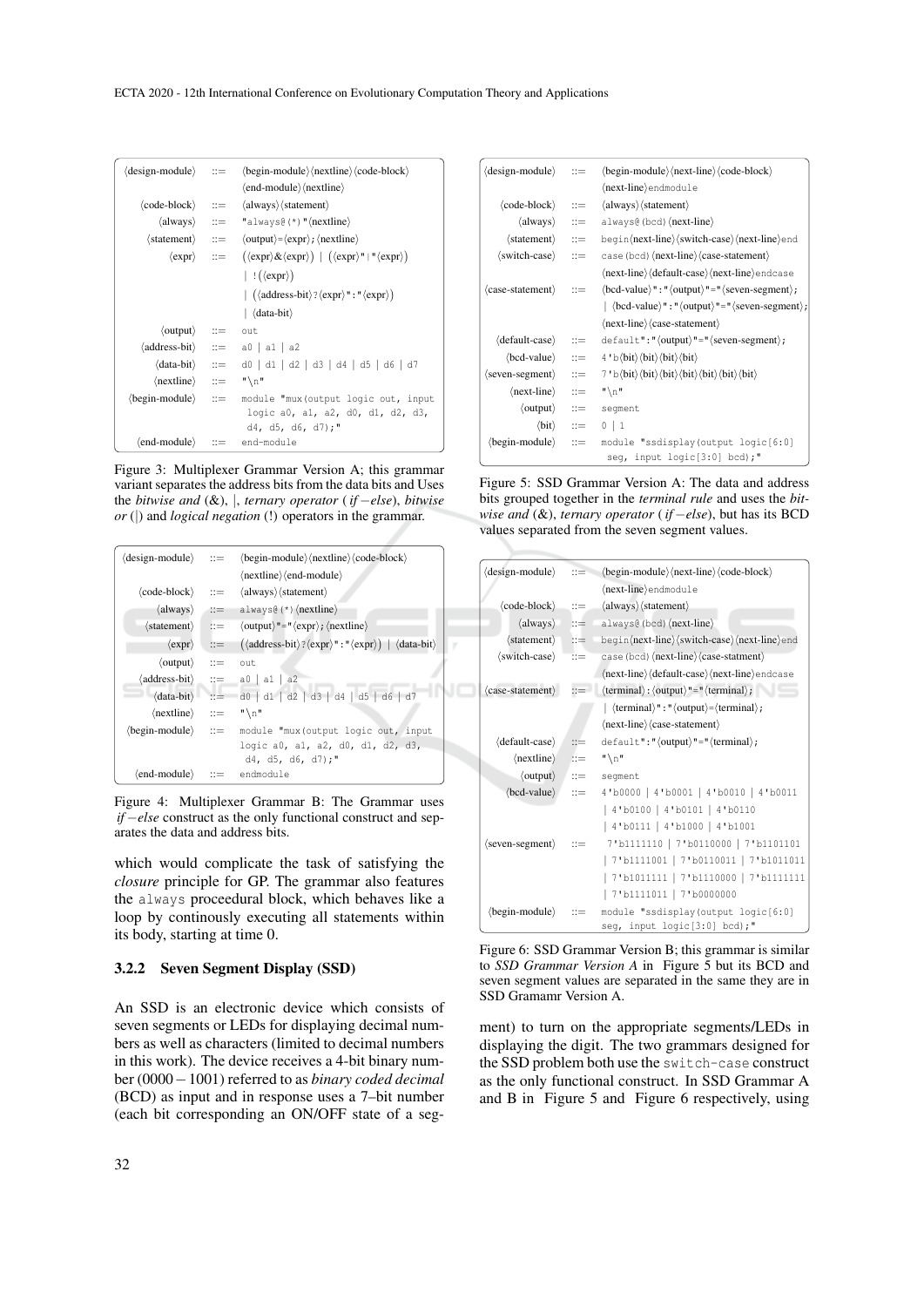a similar approach to the Multiplexer Grammar design, the BCD-values and seven-segments are distinguished from each other. To investigate the impact of grammar design decisions/domain knowledge introduced into grammars on evolutionary performance, in Grammar A in Figure 5 the grammar is designed in such a way that it constructs the binary numbers from single bits (assuming the appropriate binary numbers required by the problem are not known). This is a non-trivial task, particularly as not all values are needed. Given that there is a defined set of inputs and outputs, we encode this information into grammar variant B in Figure 6. Note that the individuals still need to build the case statement, which is a variable length construct, in which each case can be one of 110 possibilities, so this is not a trivial problem. SSD Grammar B in Figure 6 has all the BCD and seven segment values explicitly defined and distinguished from each other making this grammar the least difficult and should have the best success rate in solving the SSD problem.

#### 3.2.3 Hamming Code (7,4) Decoder

Hamming Codes belong to the category of error correcting codes known as Linear Block Codes (Miller et al., 2009). This category of codes have a minimum distance of 3, meaning that they are capable of correcting a single error and at most detecting two errors. The Hamming Code (7,4) encodes a dataword by generating three parity check bits using the 4–bit *dataword*. The 3 parity check bits and the 4–bit dataword are combined to create a 7–bit binary string referred to as the *codeword*. After transmission, the Hamming Code (7,4) *decoder* retrieves the dataword from the codeword by generating a 3–bit number referred to as the *syndrome*. Each bit serves as a parity check for 4–bit codeword. Figure 13 and Figure 14 represents the grammars designed to evolve the Hamming Code (7,4) decoder. Both grammars feature a function to generate the syndrome from the codeword received, as well as an always block together with an if-else construct that checks the generated syndrome for validity or corruption of the codeword. If the syndrome is non-zero then the codeword has been corrupted during transmission. To correct the codeword, the decimal equivalence of the generated syndrome determines the bit position where an error is assumed to have occured during transmission and as a result the bit at the location is flipped. The production(s) for the  $\langle expr \rangle$  rule differentiates Hamming Code (7,4) Decoder Grammar A from Grammar B as shown in Figure 13 and Figure 14 respectively in the APPENDIX. The productions of the Hamming Code (7,4) Decoder Grammar A are designed in such a way that evolution

has to find the expression that generates the correct parity bit which forms part of the 3–bit syndrome. However, from the problem statement of the Hamming Code (7,4) Decoder, only 4–bits out of the 7–bit codeword are required in deriving the expression that generates each parity bit that make up the 3–bit syndrome used for checking the correctness of the received dataword. As a result, we incorporate this information into the design of the production associated with the  $\langle expr \rangle$  rule of the Hamming Code (7,4) Decoder Grammar B. This design decision ensures 4 bits out of the 7–bit codeword are selected every time in deriving the expression. We therefore speculate that Hamming Code (7,4) Grammar B should exhibit better chances of solving the Hamming Code (7,4) Decoder problem than its Grammar B counterpart.

## 4 RESULTS AND DISCUSSION

In this section we present and discuss the results obtained from the thirty experimental runs conducted across each of the three problems examined. Figures 10−11 show the mean average and best fitnesses across generations with error bars.

#### 4.1 Successful Runs

We tabulated the success rate in order to visualize the impact of grammar design on the frequency of finding optimal solutions. Table 3 shows the success rate of the 11–bit multiplexer, SSD and Hamming Code (7,4) decoder, respectively, across all 30 experimental runs. Both Multiplexer Grammar A and Seven Segment Display Grammar A were unable to obtain any optimal solution within 200 generations with a population of 2,000. To investigate this further, we conducted another experiment using the Grammar A versions of the SSD and the 11-bit multiplexer problems while increasing the population size from 2,000 to 3,000. Again, no optimal solutions were obtained using the 11–bit Multiplexer Grammar A version, although 4 optimal solutions out of the 30 runs were obtained using the Seven Segement Grammar A version. Thus, more fitness evaluations are required to obtain optimal solutions if grammars are not concise enough. The Grammar A variants for the multiplexer and SSD problems performed worse than their B counterparts due to the absence of the commonsense domain knowledge infused into the grammars.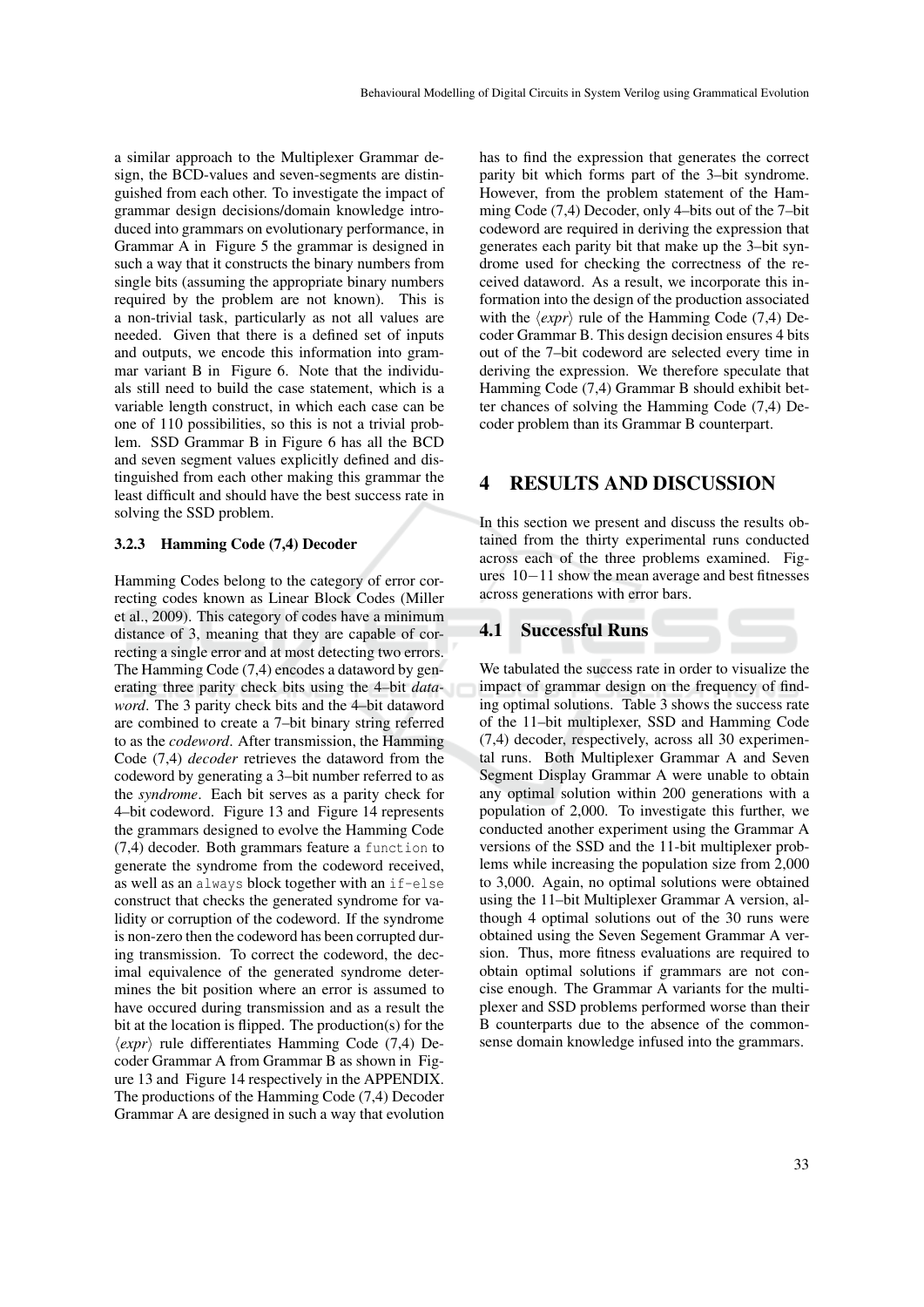Table 3: Success Rate.

| Problem Grammar                      | Successful Runs (out of 30) |
|--------------------------------------|-----------------------------|
| 11-bit Multiplexer Grammar A         |                             |
| 11-bit Multiplexer Grammar B         | 22                          |
| Seven Segment Display Grammar A      |                             |
| Seven Segment Display Grammar B      | 28                          |
| Hamming Code (7,4) Decoder Grammar A | 22.                         |
| Hamming Code (7,4) Decoder Grammar B | 30                          |



Figure 7: Mean Average / Mean Best for 11-bit Multiplexer Grammar Version A with error bars. The address bits are distinguished from data bits. Uses the *bitwise and*, *ternary operator* (if-else), *bitwise or* and *logical negation* operators in the grammar.



Figure 9: Mean Average / Mean Best for Seven Segment Display Grammar Version A with error bars. Has its BCD values separated from the seven segment values. Also, it contains the necessary building blocks for generating the required BCD and seven segment values.

## 4.2 Grammar Choice

The use of domain knowledge in the derivation of the 11-bit Multiplexer, SSD Grammar and Hamming Code (7,4) Decoder variants had the intended influence in reducing the search space.



Figure 8: Mean Average / Mean Best for 11-bit Multiplexer Grammar B Version with error bars. Uses if-else construct as the only functional construct and has its data bits distinguished from the address bits.



Figure 10: Mean Average / Mean Best for Seven Segment Display Grammar Version B with error bars. It's BCD and seven segment values are separated. Also, all the required BCD and seven-segment values were explicitly specified.

Recall that the Multiplexer Grammar A version had other functions in addition to the ternary operator which were not required, given that the ternary operator (if-else) is sufficient to model the behaviour of the 11-bit multiplexer problem. From Figure 7 and Figure 8, we observe that the Multipexer Grammar B which uses the ternary operator as the only functional construct outperformed Multiplexer Grammar A by a significant margin. Therefore, the impact of gram-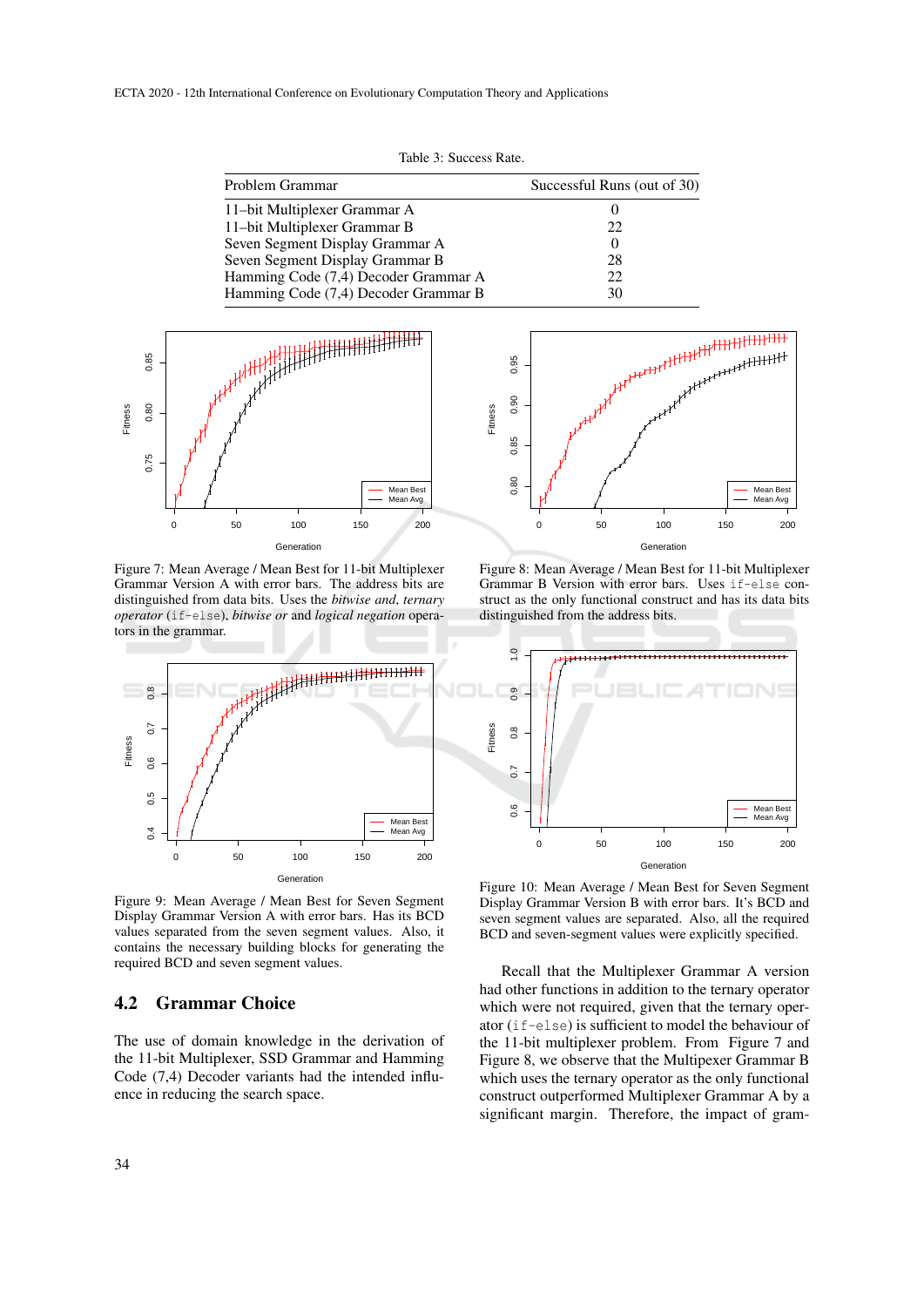

Figure 11: Mean Average/ Mean Best for Hamming Code (7,4) Decoder Grammar A Version with error bars. The  $\langle \text{expr} \rangle$  is recursive by design and evolution has to derive the correct expressions that generate the syndrome.

mar design, specifically the use of highly expressive functions such as *if-else*, which we can do in this case because we are evolving at the behavioural level.

The SSD Grammar A version had to construct the BCD values and the 7 segment bits while the Grammar B version had these defined within the grammar. As speculated, from Figure 9 and Figure 10, the Grammar B Version performed better than its Grammar A counterpart. This is due to the fact that the Grammar A version had an additional task of constructing the BCD and 7 segment binary numbers. Also, from Table 3 Grammar A was unable to obtain an optimal solution in any of the 30 runs conducted.

The only difference between the Hamming Code (7,4) Decoder Grammar A and B is the  $\langle expr \rangle$  rule. In the case of the Grammar A, the productions of the  $\langle expr \rangle$  rule were designed in such a way that the resulting expression can be of an arbitrary length; in other words evolution has to figure out the right expression that generates the right parity bit. However, from the description of the Hamming Code (7,4) Decoder we know the resulting expression that generates each bit of the 3-bit syndrome has to select only 4 bits out of the 7–bit codeword. As a result we limit the production of the  $\langle expr \rangle$  rule to select 4 bits out of 7bit codeword, making Grammar B capable of solving the Hamming Code (7,4) Decoder better and quicker comparatively. From Figure 11 and Figure 12, we observe that Hamming Code (7,4) Decoder Grammar B outperforms it's Grammar A counterpart. This shows the impact a simple domain knowledge constraint can have on evolutionary performance with regards to grammar design. This further supports our claim that the use of grammars facilitates the introduction of simple and generic, but useful constraints on the search space.

An optimal solution for each successful grammar



Figure 12: Mean Average/ Mean Best for Hamming Code (7,4) Decoder Grammar B Version with error bars. The  $\langle$ expr $\rangle$  for this Grammar Version is not recursive but instead limited in length which we know from the problem description.

have been shown in Listings  $1-4$  in the APPENDIX. The Multiplexer Grammar B solutions vary in length due to the nesting nature of the if-else construct. Similarly, the number of case-statements varies across solutions obtained using Seven Segement Display Grammar B, out of which some are redundant; since System Verilog permits duplicate cases but evaluates them based on preceedence. Hamming Code (7,4) Decoder Grammar A solutions are identical except the arrangment of the bits in the expressions that generate the syndromes vary but are of no relevance. However, solutions obtained using the Hamming Code (7,4) Decoder Grammar B differ in the length of the expressions that generate the syndromes due to the recursiveness of the  $\langle \exp r \rangle$  rule. These expressions contain bitwise operations that are redundant, for example  $cw[1]\&cw[1] = cw[1]$ 

## 5 CONCLUSION AND FUTURE WORK

We have presented ADDC, the Automated Design of Digital Circuits, which uses a combination of GE, Verilog and Icarus to evolve digital circuits. We have tested it on three difficult benchmarks and have demonstrated how grammar can be leveraged to dramatically reduce the search space by separating out clearly distinct wires, i.e. input and output and the inclusion of relevant functions such as the ternary operator (if-else) in the case of the Multiplexer Grammar B version.

These experiments have also demonstrated the impact of high-evel structures, such as If, always proceedural blocks and case on evolving circuits. Be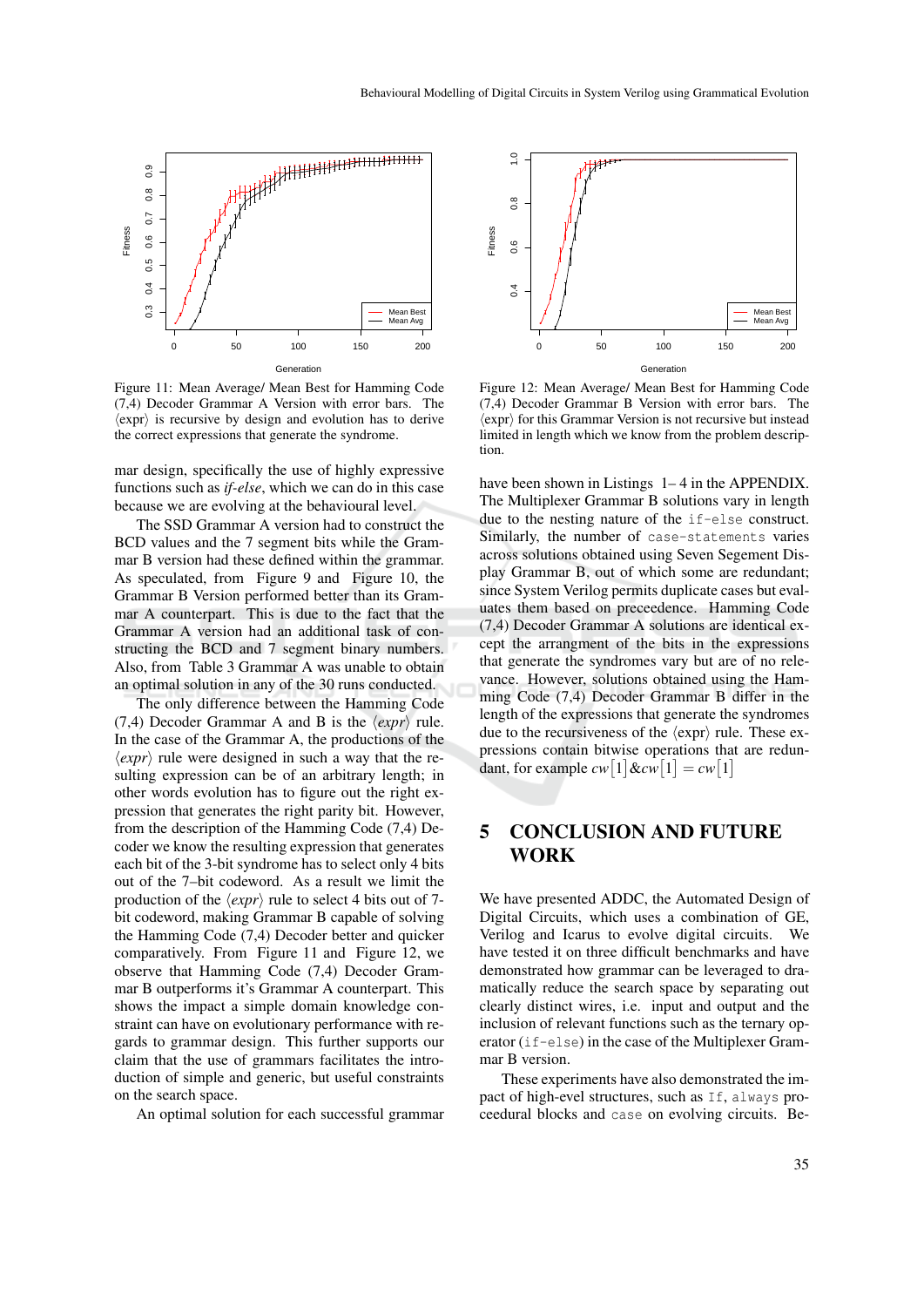cause these are so expressive, they can replace many gates that would otherwise have to be evolved, and instead permit evolution to focus on higher level behaviours. In all cases where we were able to test the impact of these, the best performance came from setups that used both of the features, i.e. separating the input and output space and the use of high level structures.

These findings show a roadmap for tackling much more complex tasks, specifically, the ways in which the grammars are designed and the use of Lexicase Selection to target poorly covered parts of the solution space. Additionally, results obtained based on the grammar design choices suggest that the use of Layered Learning or Attribute grammars may be better suited for tougher circuit problems.

The problems tackled in this work are interesting as they are of relevance in real-world applications. Moving forward, more difficult problems such as 70–bit and 135–bit Multiplexers, Hamming Code (127, 120) Decoder and multipliers of varying inputs will be looked at. Though the problems tackled in this work are not very difficult, we demonstrated that grammar design can impose another level of difficulty on problems; as a result no optimal solutions were found for the Grammar A versions of the SSD and Multiplexer problems. In this paper we also assume to be evolving circuits from scratch which may not be the case in industrial applications. Future works will also target using IP blocks as modules to evolve more complex circuits; adding them to our system will be trivial, as it will simply involve adding them to the grammar. Furthermore, all three problems were treated as single objective problems, that is, *functionality*. Future work will consider their optimization when synthesized to a lower level such as the gate level, probably using some multi-objective fitness measures. Also relevant is the need to adopt techniques to help decompose problems into subproblems in an attempt to reduce the search space, particularly for problems of high complexity, as is often done in digital circuit design. Furthermore, the incorporation of semantic information into GE will be key in ensuring only syntactically and semantically valid individuals are evaluated, as long simulation time is a difficult bottleneck to address.

Crucially, because the system we have assembled uses a full Verilog simulator that employs test benches to test the circuits, there is a clear path to extend ADDC to sequential circuits, that is, logic circuits that are time dependent and require a clock to operate. This opens up the possibility of employing highly powerful building blocks such as flip-flops and counters.

## ACKNOWLEDGMENTS

The authors are supported by Research Grant 16/IA/4605 from the Science Foundation Ireland and by Lero, the Irish Software Engineering Research Centre. The third author is partially financed by the Coordenação de Aperfeicoamento de Pessoal de Nível Superior - Brasil (CAPES) - Finance Code 001.

## REFERENCES

Bryan Mealy, F. T. (2018). *Free Range VHDL*.

- Cullen, J. (2008). Evolving Digital Circuits in an Industry Standard Hardware Description Language. In Li, X., Kirley, M., Zhang, M., Green, D., Ciesielski, V., Abbass, H., Michalewicz, Z., Hendtlass, T., Deb, K., Tan, K. C., Branke, J., and Shi, Y., editors, *Simulated Evolution and Learning*, pages 514–523, Berlin, Heidelberg. Springer Berlin Heidelberg.
- de Garis, H. (1993). Evolvable Hardware Genetic Programming of a Darwin Machine. In Albrecht, R. F., Reeves, C. R., and Steele, N. C., editors, *Artificial Neural Nets and Genetic Algorithms*, pages 441–449, Vienna. Springer Vienna.
- de Garis, H. (1994). An artificial brain ATR's CAM-Brain Project aims to build/evolve an artificial brain with a million neural net modules inside a trillion cell Cellular Automata Machine. *New Generation Computing*, 12(2):215–221.
- Fredivianus, N., Prothmann, H., and Schmeck, H. (2010). Xcs revisited: A novel discovery component for the extended classifier system. In Deb, K., Bhattacharya, A., Chakraborti, N., Chakroborty, P., Das, S., Dutta, J., Gupta, S. K., Jain, A., Aggarwal, V., Branke, J., Louis, S. J., and Tan, K. C., editors, *Simulated Evolution and Learning*, pages 289–298, Berlin, Heidelberg. Springer Berlin Heidelberg.
- Gajda, Z. and Sekanina, L. (2007). Reducing the Number of Transistors in Digital Circuits Using Gate-level Evolutionary Design. In *Proceedings of the 9th Annual Conference on Genetic and Evolutionary Computation*, GECCO '07, pages 245–252, New York, NY, USA. ACM.
- Karpuzcu, U. R. (2005). Automatic Verilog Code Generation Through Grammatical Evolution. In *Proceedings of the 7th Annual Workshop on Genetic and Evolutionary Computation*, GECCO '05, pages 394–397, New York, NY, USA. ACM.
- Kruse, R., Borgelt, C., Klawonn, F., Moewes, C., Steinbrecher, M., and Held, P. (2013). *Fundamental Evolutionary Algorithms*, pages 227–274. Springer London, London.
- Miller, F. P., Vandome, A. F., and McBrewster, J. (2009). *Hamming Code: Parity Bit, Two- out- of- Five Code, Hamming(7,4), Reed-Muller Code, Reed-Solomon Error Correction, Turbo Code, Low- Density Parity-Check Code, Telecommunication, Linear Code*. Alpha Press.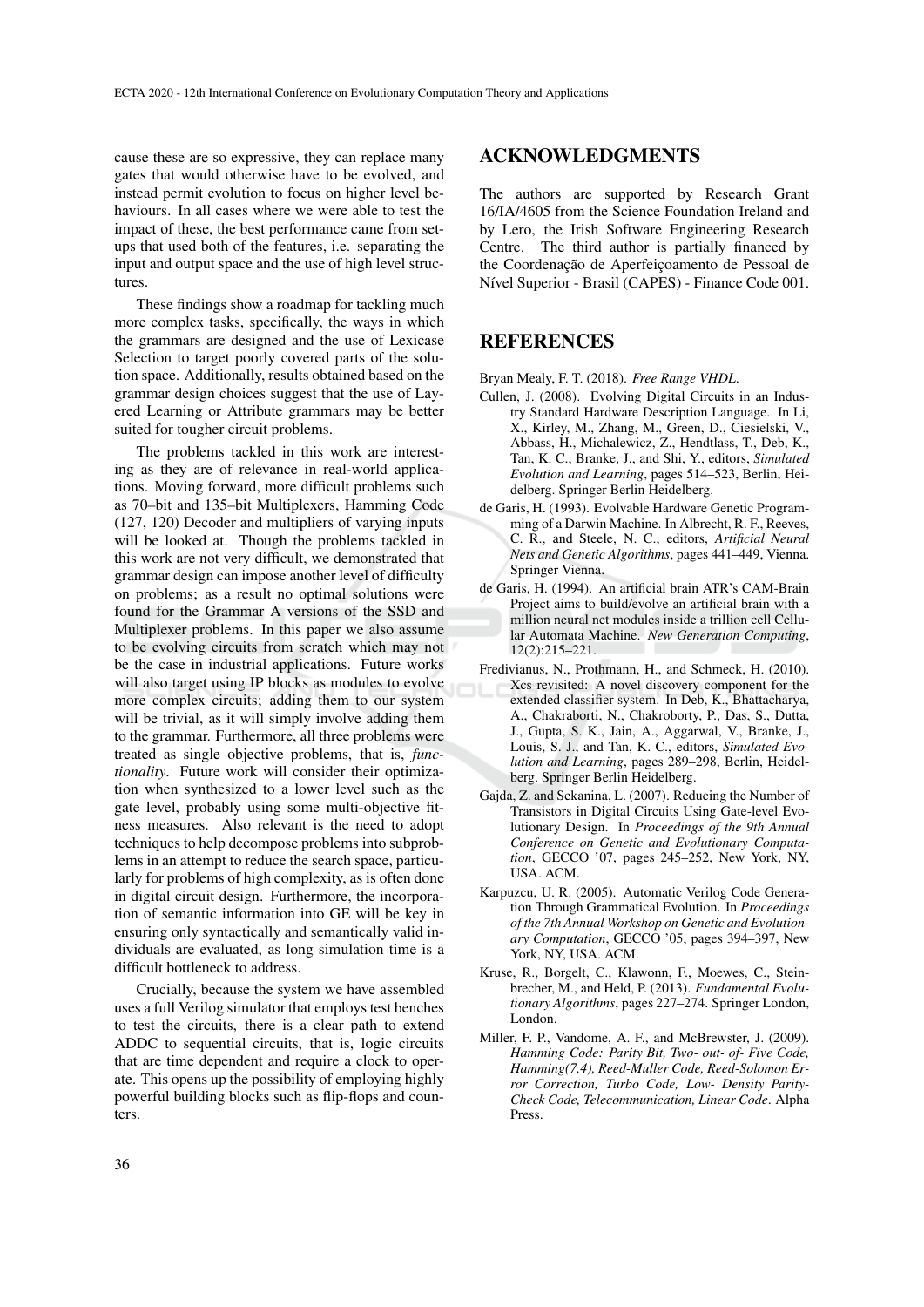- Miller, J. F. and Thomson, P. (2000). Cartesian Genetic Programming. In Poli, R., Banzhaf, W., Langdon, W. B., Miller, J., Nordin, P., and Fogarty, T. C., editors, *Genetic Programming*, pages 121–132, Berlin, Heidelberg. Springer Berlin Heidelberg.
- Mizoguchi, J., Hemmi, H., and Shimohara, K. (1994). Production genetic algorithms for automated hardware design through an evolutionary process. In *Proceedings of the First IEEE Conference on Evolutionary Computation. IEEE World Congress on Computational Intelligence*, pages 661–664 vol.2.
- Murakawa, M., Yoshizawa, S., Kajitani, I., Furuya, T., Iwata, M., and Higuchi, T. (1996). Hardware evolution at function level. In Voigt, H.-M., Ebeling, W., Rechenberg, I., and Schwefel, H.-P., editors, *Parallel Problem Solving from Nature — PPSN IV*, pages 62– 71, Berlin, Heidelberg. Springer Berlin Heidelberg.
- Nicolau, M. and Slattery, D. (2006). *libGE*. for version 0.27alpha1, 14 September 2006.
- O'Neill, M. and Ryan, C. (2001). Grammatical evolution. *IEEE Transactions on Evolutionary Computation*, 5(4):349–358.
- Rabey et al. (2003). *Digital Integrated Circuits (2nd Edition)*. Pearson.
- Ryan, C., O'Neill, M., and Collins, J. J. (2018). *Handbook of Grammatical Evolution*. Springer Publishing Company, Incorporated, 1st edition.
- Sekanina, L., Walker, J. A., Kaufmann, P., and Platzner, M. (2011). *Evolution of Electronic Circuits*, pages 125– 179. Springer Berlin Heidelberg, Berlin, Heidelberg.
- Spector, L. (2012). Assessment of Problem Modality by Differential Performance of Lexicase Selection in Genetic Programming: A Preliminary Report. In *Proceedings of the 14th Annual Conference Companion on Genetic and Evolutionary Computation*, GECCO '12, pages 401–408, New York, NY, USA. ACM.
- Stoica, A., Zebulum, R., and Keymeulen, D. (2000). Mixtrinsic Evolution. In Miller, J., Thompson, A., Thomson, P., and Fogarty, T. C., editors, *Evolvable Systems: From Biology to Hardware*, pages 208–217, Berlin, Heidelberg. Springer Berlin Heidelberg.
- Thompson, A. (1997). An evolved circuit, intrinsic in silicon, entwined with physics. In Higuchi, T., Iwata, M., and Liu, W., editors, *Evolvable Systems: From Biology to Hardware*, pages 390–405, Berlin, Heidelberg. Springer Berlin Heidelberg.
- Vasicek, Z. and Sekanina, L. (2015). Evolutionary approach to approximate digital circuits design. *IEEE Transactions on Evolutionary Computation*, 19(3):432–444.
- Vassilev, V. K. and Miller, J. E. (2000). Scalability problems of digital circuit evolution evolvability and efficient designs. In *Proceedings. The Second NASA/DoD Workshop on Evolvable Hardware*, pages 55–64.
- Vassilev, V. K. and Miller, J. F. (2000). Embedding Landscape Neutrality To Build a Bridge from the Conventional to a More Efficient Three-bit Multiplier Circuit. In *Proc. Genetic and Evolutionary Computation Conference*. Morgan Kaufmann.
- Williams, S. and Baxter, M. (2002). Icarus verilog: Open-

source verilog more than a year later. *Linux J.*,  $2002(99):3$ 

Yao, X. and Higuchi, T. (1999). Promises and challenges of evolvable hardware. *IEEE Transactions on Systems, Man, and Cybernetics, Part C (Applications and Reviews)*, 29(1):87–97.

# APPENDIX

| $\langle \text{code-block} \rangle$ |                       | $\langle begin-module \rangle \langle declaration \rangle \langle func \rangle \langle newline \rangle$                                                       |  |
|-------------------------------------|-----------------------|---------------------------------------------------------------------------------------------------------------------------------------------------------------|--|
|                                     | $::=$                 |                                                                                                                                                               |  |
|                                     |                       | \always-block\ \ newline \ \ \ end-module \                                                                                                                   |  |
| (declaration)                       | $\dddot{=}$           | integer(d-var-name); (newline)                                                                                                                                |  |
| $\langle$ always-block $\rangle$    | $\mathrel{\mathop:}=$ | always@((input-codeword))begin(newline)                                                                                                                       |  |
|                                     |                       | \/output\/newline\/syndrome\/newline\                                                                                                                         |  |
|                                     |                       | (if-else) (newline) end                                                                                                                                       |  |
| $\langle$ if-else $\rangle$         | $\dddot{=}$           | if((condition)) begin end(new-line)                                                                                                                           |  |
|                                     |                       | else begin(error-correction)end                                                                                                                               |  |
| $\langle$ condition $\rangle$       | $\mathrel{\mathop:}=$ | $\langle$ d-var-name $\rangle$ "==" 3'b00                                                                                                                     |  |
| (error-correction)                  | $\mathrel{\mathop:}=$ | $\langle output-codeword \rangle [\langle d-var-name \rangle]$ "="                                                                                            |  |
|                                     |                       | $\sim$ (input-codeword) $\vert$ (d-var-name); $\vert$                                                                                                         |  |
| (d-var-name)                        | $\mathrel{\mathop:}=$ | synd_value                                                                                                                                                    |  |
| $\langle$ output $\rangle$          | $::=$                 | $\langle$ output-codeword $\rangle$ " = " $\langle$ input-codeword $\rangle$ ;                                                                                |  |
| $\langle$ syndrome $\rangle$        | ∷≡                    | $\langle$ d-var-name $\rangle$ "=" $\langle$ func-call $\rangle$                                                                                              |  |
| $\langle$ func-call $\rangle$       | $::=$                 | $\langle$ func-name $\rangle$ $(\langle$ input-codeword $\rangle$ )                                                                                           |  |
| $\langle$ func $\rangle$            | $:=$                  | function $[1" : "2]$ (func-name)                                                                                                                              |  |
|                                     |                       | $(\langle \text{func-input} \rangle)$ ; $\langle \text{newline} \rangle$ begin $\langle \text{new-line} \rangle$                                              |  |
|                                     |                       | (func-stmt)endendfunction                                                                                                                                     |  |
| $\langle$ func-name $\rangle$       | $\mathrel{\mathop:}=$ | syndrome                                                                                                                                                      |  |
| $\langle$ func-input $\rangle$      | $::=$                 | $input[1" : "7] \langle in-var \rangle$                                                                                                                       |  |
| $\langle$ func-stmt $\rangle$       | $::=$                 | $\langle$ func-name $\rangle$ [0] "=" $\langle$ expr $\rangle$ ; $\langle$ new-line $\rangle$                                                                 |  |
|                                     |                       | $\langle$ func-name $\rangle$ [1] "=" $\langle$ expr $\rangle$ ; $\langle$ new-line $\rangle$                                                                 |  |
|                                     |                       | $\langle$ func-name $\rangle$ [2] "=" $\langle$ expr $\rangle$ ; $\langle$ new-line $\rangle$                                                                 |  |
| $\langle$ expr $\rangle$            | $::=$                 | $\langle$ invar $\rangle$ [ $\langle$ idx $\rangle$ ]   $\langle$ invar $\rangle$ [ $\langle$ idx $\rangle$ ] $\langle$ op $\rangle$ $\langle$ expr $\rangle$ |  |
| $\langle \text{idx} \rangle$        | $\equiv$              | 1   2   3   4   5   6   7                                                                                                                                     |  |
| (input-codeword)                    | $::=$                 | i_codeword                                                                                                                                                    |  |
| (output-codeword)                   | $\mathrel{\mathop:}=$ | o_codeword                                                                                                                                                    |  |
| $\langle$ invar $\rangle$           | $::=$                 | CW                                                                                                                                                            |  |
| $\langle$ op $\rangle$              |                       |                                                                                                                                                               |  |
|                                     | $\mathbf{r} =$        | $\wedge$ $\mid$ $\&$ $\mid$ " $\mid$ "                                                                                                                        |  |
| (begin-module)                      | $\mathrel{\mathop:}=$ | "module hm_decoder (input [1:7]                                                                                                                               |  |
|                                     |                       | i_codeword, output logic $[1:7]$                                                                                                                              |  |
|                                     |                       | o_codeword); " (newline)                                                                                                                                      |  |
| $\langle$ end-module $\rangle$      | $::=$                 | endmodule                                                                                                                                                     |  |

Figure 13: Hamming Code (7,4) Decoder Grammar A. The  $\langle \text{expr} \rangle$  rule is recursive and therefore evolution has to find out the number of and the correct bits to select from the codeword in deriving the expression that generates the 3–bit syndrome.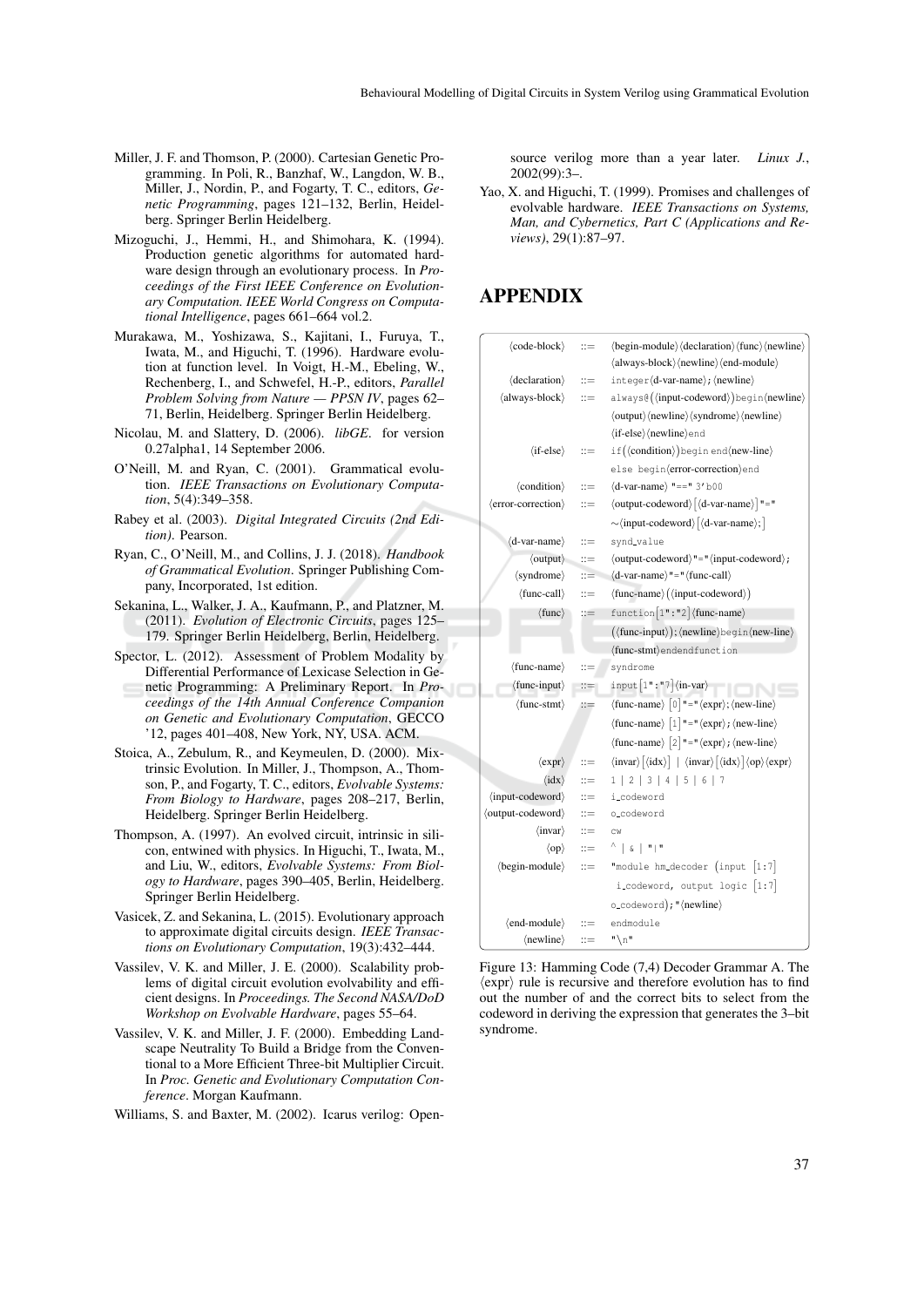| $\langle \text{code-block} \rangle$<br>$\langle$ declaration $\rangle$<br>(always-block)<br>$\langle$ if-else $\rangle$<br>$\langle$ condition $\rangle$<br>(error-correction) | $::=$<br>$\mathbb{R}^2 =$<br>$::=$<br>$::=$<br>$\mathbb{R}^2 =$<br>$::=$ | $\langle begin-module \rangle \langle declaration \rangle \langle func \rangle \langle newline \rangle$<br>\always-block\ \(newline) \ \ \end-module \)<br>integer(d-var-name); (newline)<br>always@((input-codeword))begin(newline)<br>$\langle$ output $\rangle$ $\langle$ newline $\rangle$ $\langle$ syndrome $\rangle$ $\langle$ newline $\rangle$<br>(if-else) (newline) end<br>if((condition)) begin end(new-line)<br>else begin(error-correction)end<br>$\langle$ d-var-name $\rangle$ "==" 3'b00<br>$\langle$ output-codeword $\rangle$ $\langle$ d-var-name $\rangle$ ] "="<br>$\sim$ (input-codeword) $\vert$ (d-var-name); $\vert$ | module mux (output logic out, input<br>logic a0, a1, a2, d0, d1, d2, d3,<br>d4, d5, d6, d7);<br>$always($ (*)<br>out = $(a1 ? (a1 ? (a2 ? (a0 ? d0$<br>: d4) : (a0 ? d1 : d5)) : (a2 ?<br>$d0$ : (a2 ? (a2 ? d0 : d1) : (a0<br>$? d2 : d5))$ ) ) : (a2 ? (a0 ? d2 :<br>d6) : $(a0 ? d3 : d7))$ ;<br>endmodule<br>Listing 1: An optimal solution obtained using 11-bit Mul- |
|--------------------------------------------------------------------------------------------------------------------------------------------------------------------------------|--------------------------------------------------------------------------|------------------------------------------------------------------------------------------------------------------------------------------------------------------------------------------------------------------------------------------------------------------------------------------------------------------------------------------------------------------------------------------------------------------------------------------------------------------------------------------------------------------------------------------------------------------------------------------------------------------------------------------------|----------------------------------------------------------------------------------------------------------------------------------------------------------------------------------------------------------------------------------------------------------------------------------------------------------------------------------------------------------------------------|
| $\langle$ d-var-name $\rangle$                                                                                                                                                 | $::=$                                                                    | synd_value                                                                                                                                                                                                                                                                                                                                                                                                                                                                                                                                                                                                                                     | tiplexer Grammar B.                                                                                                                                                                                                                                                                                                                                                        |
| $\langle$ output $\rangle$                                                                                                                                                     | $\mathrel{\mathop:}=$                                                    | $\langle$ output-codeword $\rangle$ "=" $\langle$ input-codeword $\rangle$ ;                                                                                                                                                                                                                                                                                                                                                                                                                                                                                                                                                                   |                                                                                                                                                                                                                                                                                                                                                                            |
| $\langle$ syndrome $\rangle$                                                                                                                                                   | $::=$                                                                    | $\left\langle \text{d-var-name} \right\rangle \text{''} \text{ =''} \left\langle \text{func-call} \right\rangle$                                                                                                                                                                                                                                                                                                                                                                                                                                                                                                                               |                                                                                                                                                                                                                                                                                                                                                                            |
| $\langle$ func-call $\rangle$                                                                                                                                                  | $::=$                                                                    | $\langle$ func-name $\rangle$ $(\langle$ input-codeword $\rangle)$                                                                                                                                                                                                                                                                                                                                                                                                                                                                                                                                                                             | module seven_seqment_display(output                                                                                                                                                                                                                                                                                                                                        |
| $\langle$ func $\rangle$                                                                                                                                                       | $::=$                                                                    | $function[1" : "2]$ (func-name)                                                                                                                                                                                                                                                                                                                                                                                                                                                                                                                                                                                                                | logic[6:0] segment, input logic[3:0]<br>$bcd)$ ;                                                                                                                                                                                                                                                                                                                           |
|                                                                                                                                                                                |                                                                          | $({\langle}func\text{-}input{\rangle}); {\langle}newline{\rangle}begin{\langle}new\text{-}line{\rangle}$                                                                                                                                                                                                                                                                                                                                                                                                                                                                                                                                       |                                                                                                                                                                                                                                                                                                                                                                            |
|                                                                                                                                                                                |                                                                          | (func-stmt)endendfunction                                                                                                                                                                                                                                                                                                                                                                                                                                                                                                                                                                                                                      | always@(bcd)                                                                                                                                                                                                                                                                                                                                                               |
| $\langle$ func-name $\rangle$                                                                                                                                                  | $::=$                                                                    | syndrome                                                                                                                                                                                                                                                                                                                                                                                                                                                                                                                                                                                                                                       | begin                                                                                                                                                                                                                                                                                                                                                                      |
| $\langle$ func-input $\rangle$                                                                                                                                                 | $::=$                                                                    | $input[1" : "7] \langle in-var \rangle$                                                                                                                                                                                                                                                                                                                                                                                                                                                                                                                                                                                                        | case (bcd)                                                                                                                                                                                                                                                                                                                                                                 |
| $\langle$ func-stmt $\rangle$                                                                                                                                                  | $::=$                                                                    | $\langle$ func-name $\rangle$ $\vert$ 0 $\vert$ "=" $\langle$ expr $\rangle$ ; $\langle$ new-line $\rangle$                                                                                                                                                                                                                                                                                                                                                                                                                                                                                                                                    | $4'$ b0100 : segment = 7'b0110011;                                                                                                                                                                                                                                                                                                                                         |
|                                                                                                                                                                                |                                                                          | $\langle$ func-name $\rangle$ [1] "=" $\langle$ expr $\rangle$ ; $\langle$ new-line $\rangle$                                                                                                                                                                                                                                                                                                                                                                                                                                                                                                                                                  | $4'$ b1000 : segment = 7'b1111111;                                                                                                                                                                                                                                                                                                                                         |
|                                                                                                                                                                                |                                                                          | $\langle$ func-name $\rangle$ [2] "=" $\langle$ expr $\rangle$ ; $\langle$ new-line $\rangle$                                                                                                                                                                                                                                                                                                                                                                                                                                                                                                                                                  | $4'$ b0000 : segment = 7'b1111110;                                                                                                                                                                                                                                                                                                                                         |
| $\langle$ expr $\rangle$                                                                                                                                                       | $::=$                                                                    | $\langle$ invar $\rangle$ $\langle$ idx $\rangle$ $\langle$ op $\rangle$ $\langle$ invar $\rangle$ $\langle$ idx $\rangle$ $\langle$ op $\rangle$                                                                                                                                                                                                                                                                                                                                                                                                                                                                                              | $4'$ b0110 : segment = 7'b1011111;                                                                                                                                                                                                                                                                                                                                         |
|                                                                                                                                                                                |                                                                          | $\langle$ invar $\rangle$ $\langle$ idx $\rangle$ $\langle$ op $\rangle$ $\langle$ invar $\rangle$ $\langle$ idx $\rangle$ ]                                                                                                                                                                                                                                                                                                                                                                                                                                                                                                                   | $4'$ b0010 : segment = 7'b1101101;                                                                                                                                                                                                                                                                                                                                         |
| $\langle \text{idx} \rangle$                                                                                                                                                   | $::=$                                                                    | 1   2   3   4   5   6   7                                                                                                                                                                                                                                                                                                                                                                                                                                                                                                                                                                                                                      | $4'$ b0100 : segment = 7'b1011111;                                                                                                                                                                                                                                                                                                                                         |
| (input-codeword)                                                                                                                                                               | $\dddot{=}$                                                              | i_codeword                                                                                                                                                                                                                                                                                                                                                                                                                                                                                                                                                                                                                                     | $4'$ b0110 : seqment = 7'b1101101;                                                                                                                                                                                                                                                                                                                                         |
| (output-codeword)                                                                                                                                                              | $::=$                                                                    | o_codeword                                                                                                                                                                                                                                                                                                                                                                                                                                                                                                                                                                                                                                     | $4'$ b0000 : segment = 7'b0000000;                                                                                                                                                                                                                                                                                                                                         |
| $\langle$ invar $\rangle$                                                                                                                                                      | $\mathrel{\mathop:}=$                                                    | CW                                                                                                                                                                                                                                                                                                                                                                                                                                                                                                                                                                                                                                             | $4'$ b0001 : segment = 7'b0110000;                                                                                                                                                                                                                                                                                                                                         |
| $\langle$ op $\rangle$                                                                                                                                                         | $\mathbf{C} =$                                                           | $\wedge$   &   $\mathsf{H}$   $\mathsf{H}$                                                                                                                                                                                                                                                                                                                                                                                                                                                                                                                                                                                                     | $4'$ b0011 : segment = 7'b1111001;                                                                                                                                                                                                                                                                                                                                         |
| $\langle$ begin-module $\rangle$                                                                                                                                               | $\mathbb{R}^2 =$                                                         | "module hm_decoder (input [1:7]                                                                                                                                                                                                                                                                                                                                                                                                                                                                                                                                                                                                                | $4'$ b1001 : segment = 7'b1111011;                                                                                                                                                                                                                                                                                                                                         |
|                                                                                                                                                                                |                                                                          | i_codeword, output logic [1:7]                                                                                                                                                                                                                                                                                                                                                                                                                                                                                                                                                                                                                 | $4'$ b0111 : segment = 7'b1110000;                                                                                                                                                                                                                                                                                                                                         |
|                                                                                                                                                                                |                                                                          | o_codeword); "(newline)                                                                                                                                                                                                                                                                                                                                                                                                                                                                                                                                                                                                                        | $4'$ b0101 : segment = 7'b1011011;                                                                                                                                                                                                                                                                                                                                         |
| $\langle$ end-module $\rangle$                                                                                                                                                 | $\dddot{=}$                                                              | endmodule                                                                                                                                                                                                                                                                                                                                                                                                                                                                                                                                                                                                                                      | <b>default</b> : segment = $7'b0000000$ ;                                                                                                                                                                                                                                                                                                                                  |
| $\langle$ newline $\rangle$                                                                                                                                                    | $::=$                                                                    | $" \n\wedge n"$                                                                                                                                                                                                                                                                                                                                                                                                                                                                                                                                                                                                                                | endcase                                                                                                                                                                                                                                                                                                                                                                    |
|                                                                                                                                                                                |                                                                          |                                                                                                                                                                                                                                                                                                                                                                                                                                                                                                                                                                                                                                                | end                                                                                                                                                                                                                                                                                                                                                                        |

Figure 14: Hamming Code (7,4) Decoder Grammar B. The production for  $\langle \text{expr} \rangle$  rule has been designed to select 4 bits out of the 7–bit codeword every single time to form the expressions that generate the syndrome (information we know from the Hamming Code (7,4) Decoder problem description.

**endmodule**

Listing 2: An optimal solution obtained using Seven Segment Grammar B.